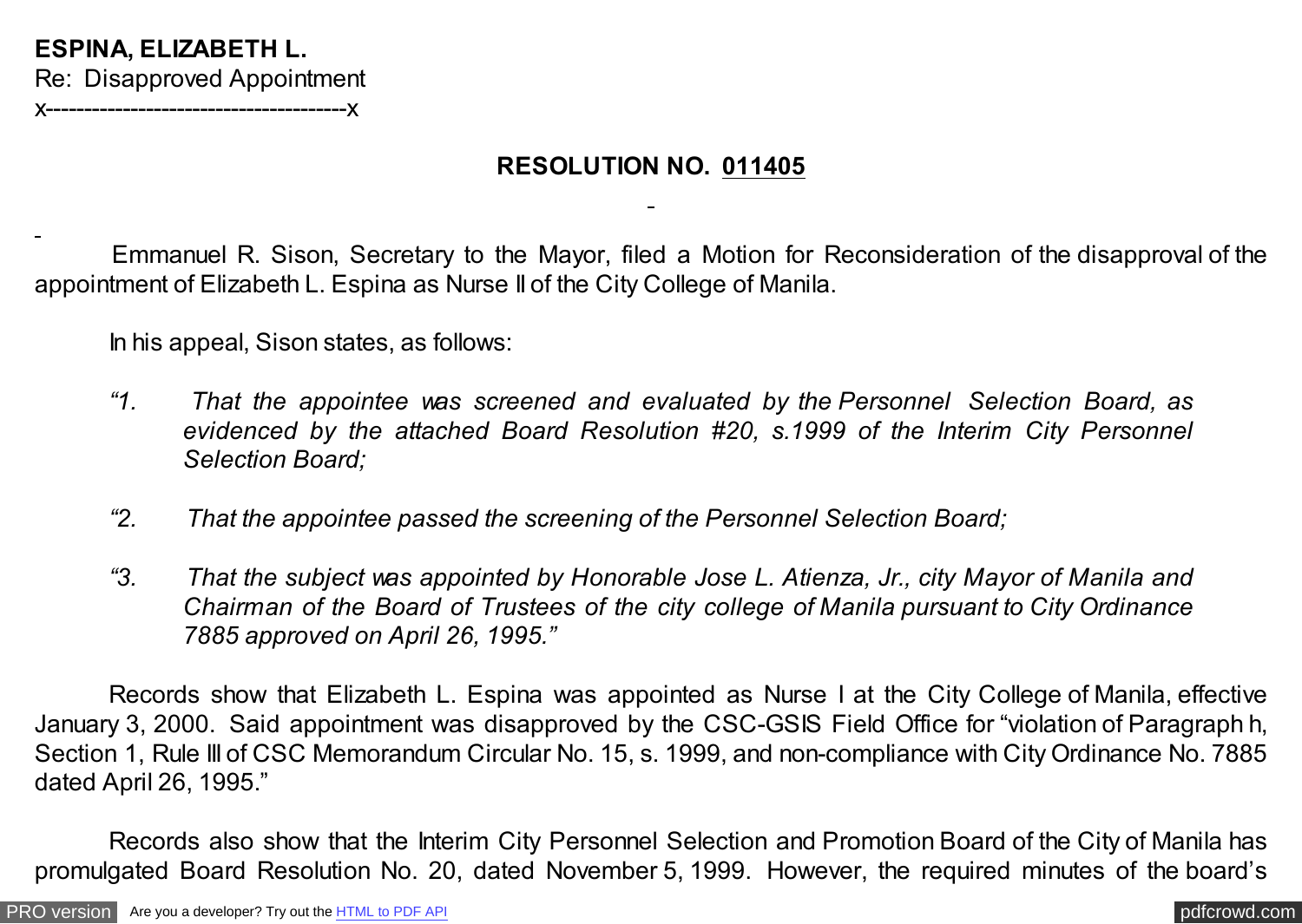deliberation was not submitted for evaluation.

Sison appealed the disapproval of the appointment of Espina by the CSC-GSIS Field Office to the CSC National Capital Region (NCR). The CSC-NCR, in its reply to the appeal dated 16 October 2000 states, as follows:

 *"Wherefore, the instant request cannot be given due course, unless, the members of the Interim City Personnel Selection and promotion Board for the City College of Manila whose names appeared in its Board Resolution No. 20, dated November 5, 1999 have been officially designated to perform such duties and, in addition, the minutes of their deliberation is submitted to this Office for further evaluation."*

A request for consideration of the said decision was filed and the same was denied. Hence this appeal before the Commission.

As aforestated, the CSC-GSIS Field Office disapproved the appointment of Espina for violation of paragraph h, Section 1, Rule III of CSC Memorandum Circular No. 40, s. 1998 as amended by CSC Memorandum circular No. 15, s. 1999, which states, as follows:

 *"h. Personnel Selection Board (PSB) Evaluation/Screening. All appointees should be screened and evaluated by the PSB, if applicable. As proof thereof, a certification signed by the Chairman of the Board at the back of the appointment or alternatively, a copy of the proceedings/minutes of the Board's deliberation shall be submitted together with the appointment. The issuance of the appointment shall not be earlier than the date of the final screening/deliberation of the PSB."*

The subject appointment was, likewise, disapproved for non-compliance with Item 5, Section 11 of the City Ordinance No. 7885 dated April 26, 1995, which states as follows:

*"SECTION 11. The Board of Trustees shall have the following powers and duties, in consonance with existing laws and in addition to its general powers under the Corporation Code of the Philippines:*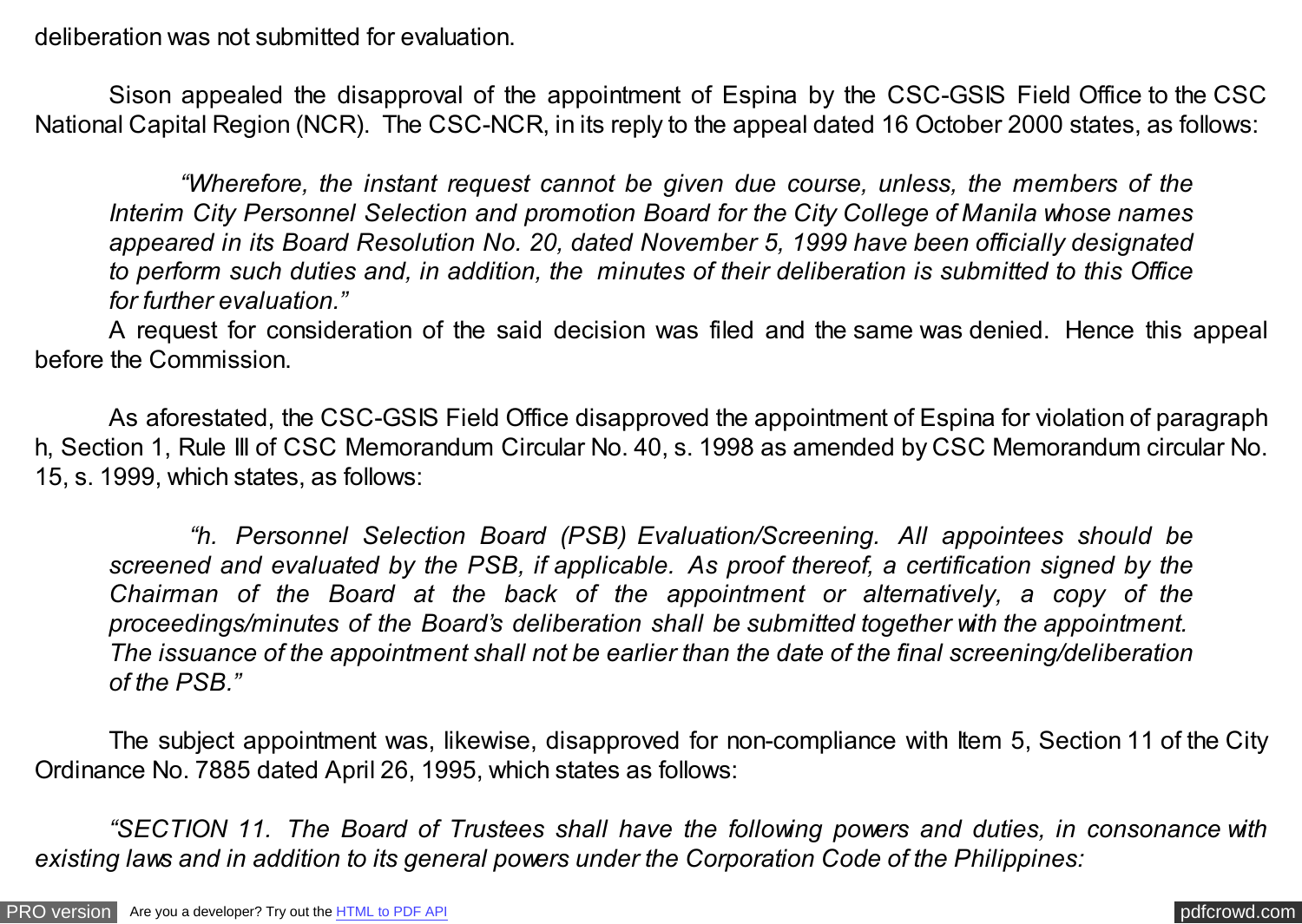*"5) To appoint, on the recommendation of the College President, the officials of the College, the members of the faculty, the support personnel, consultants, and other college personnel, and to remove them for the cause after an investigation and hearing shall have been conducted."*

 Even if the Commission takes to be true and correct the statement of Sison that Espina passed the screening of the interim city PSB of the City of Manila as evidenced by Board Resolution No. 20, s. 1999, the same will not render the appointment valid because it is in violation of the aforecited Item 5, Section 11 of the City Ordinance No. 7885. Moreover, the required minutes of their deliberation was not submitted to the Commission for evaluation.

 It is clear from the aforecited rules that, the power to appoint the personnel of the City College of Manila is solely vested in the Board of Trustees of the City College of Manila. In the instant case, however, the members of the Interim City PSB of the City of Manila acted as the PSB for the City College of Manila. Notwithstanding that Espina was appointed by Mayor Atienza, who is the Chairman of the Board of Trustees of the City College of Manila, the Commission concurs with the decision of CSC-NCR that, unless there is documentary evidence to show that the members of the Interim City PSB of the City of Manila have been authorized or designated by the Board of Trustees to act as PSB of the College, their act of doing so will not cure the defect and give validity to the appointment of Espina. It is as if Espina did not undergo the required evaluation and approval of the PSB.

 **WHEREFORE**, the appointment of Elizabeth L. Espina as Nurse I of the City College of Manila is hereby **DISAPPROVED**. This is without prejudice to the reappointment of Espina upon faithful compliance with the Civil Service rules and regulations on appointment.

Quezon City, **AUG 17 2001**

## (Signed) **KARINA CONSTANTINO-DAVID**

[PRO version](http://pdfcrowd.com/customize/) Are you a developer? Try out th[e HTML to PDF API](http://pdfcrowd.com/html-to-pdf-api/?ref=pdf) process and the example of the HTML to PDF API [pdfcrowd.com](http://pdfcrowd.com)